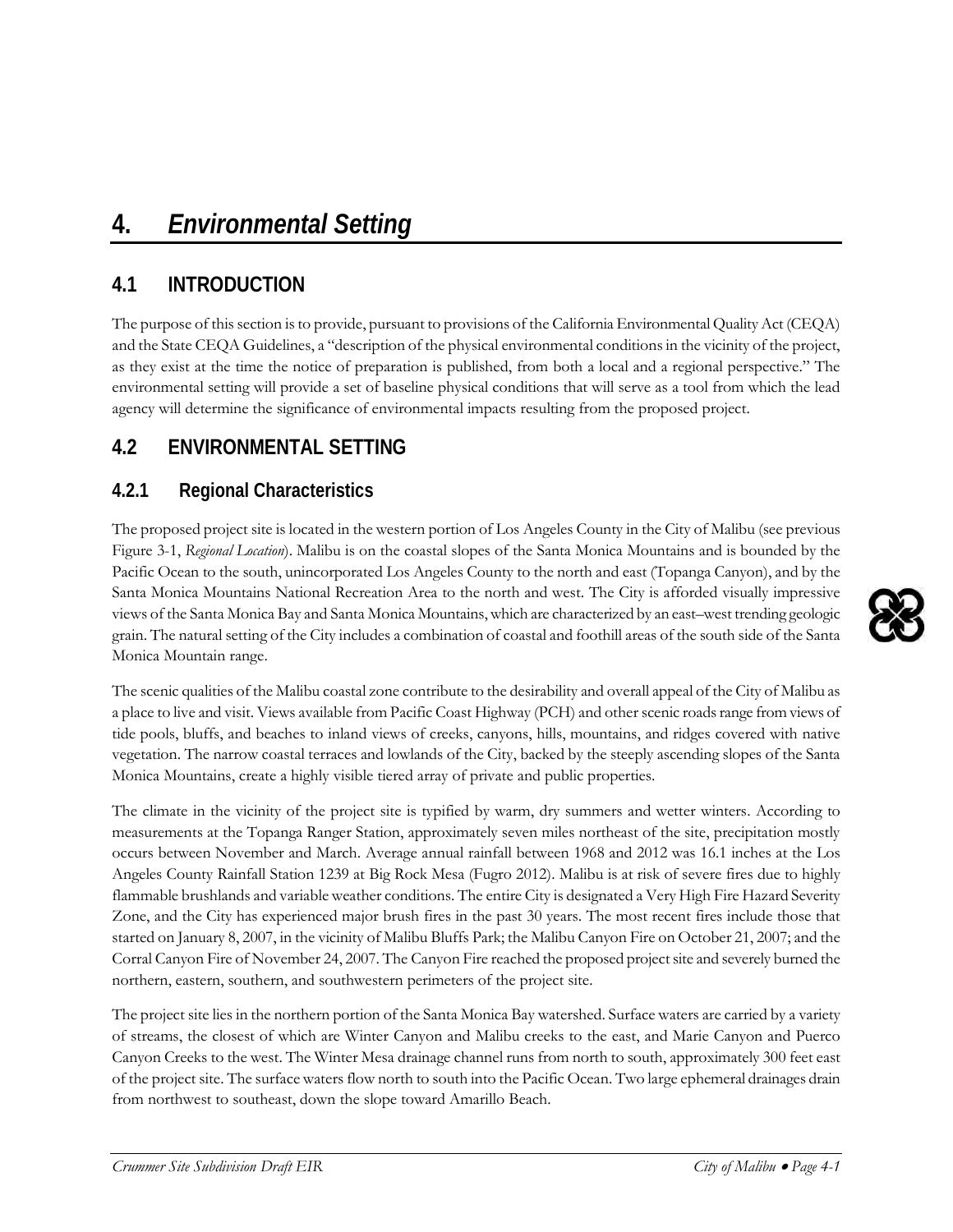#### **4.2.2 Site Characteristics**

The proposed residential and recreational uses would be developed on a 24-acre parcel known as the Crummer Trust Parcel (project site). The project site is surrounded by residential, recreational, and open space areas, as follow:

- Immediately south of the project site, approximately 150 feet south at a significantly lower elevation is Malibu Road, and single-family residences. Due to the steep slope and existing structures, no direct access to the project site is provided from Malibu Road. On the south side of Malibu Road are numerous beachfront single-family residences. Amarillo Beach and the Pacific Ocean are approximately 300 feet south of portions of the project site. There is no direct access between the project site and the Pacific Ocean.
- North of the project site is PCH; although PCH is usually considered a north–south road, in the City of Malibu it runs east–west. Farther north is an undeveloped private property (APN 4458-028-019). This property north of PCH is zoned and designated Commercial Visitor Serving 2 (CV-2) by the LCP and is proposed for a resort hotel (Rancho Malibu Hotel). Northwest of the project site is the campus of Pepperdine University.
- East of the site is a parcel containing a former towing yard and several structures, including a residence and a vacant building formerly used as an animal hospital. An EIR for the subdivision and redevelopment of this adjacent parcel with four single-family residences has been certified and coastal development permits have been approved. Approximately 400 feet east of the project site, the Winter Mesa drainage channel runs from north to south. A large shopping center is approximately 800 feet east of the project site, at the southwest corner of PCH and Webb Way.
- Immediately west of the project site is the City-owned portion of Malibu Bluffs Park, consisting of two baseball fields, a multipurpose field, the Michael Landon Center, picnic benches, viewing areas and an 81-space parking lot.. Farther west and southwest are State owned parkland. West of the State owned parkland are bluff-top singlefamily residences.

The project site consists of a flat or gently sloping bluff with steep downward bluffs to the south and east, and a narrower cut slope to the north. The northern slope is a cut slope associated with construction of PCH and is roughly 2:1 (horizontal:vertical) and is up to approximately 60 feet tall and runs along almost the entire northern property line of the project site The eastern slope generally has a gradient of 1:1 or shallower and is up to approximately 120 feet tall; however, portions of the slope are steeper due to historical grading activities. The southern slope is a maximum of approximately 120 feet tall and as steep as 0.7:1. Site elevations on the project site vary from approximately 80 to 206 feet above mean sea level (msl) within the property boundaries. The project site affords vista views of the ocean and beaches to the south, east and west and the Santa Monica Mountains to the north.

Two large ephemeral drainages drain from northwest to southeast, down the slope toward Amarillo Beach. One of the drainages enters the project site from the southwest corner, and one enters the project site from the center of the southern site boundary.

The flat portions of the project site are graded and disturbed. Disking has been performed annually on these portions of the project site to prevent overgrowth to comply with the requirements of the Los Angeles County Fire Department. No native growth exists on the flat portions of the site. Vegetation occurs on the southern and eastern slopes of the project site, including the two ephemeral drainages.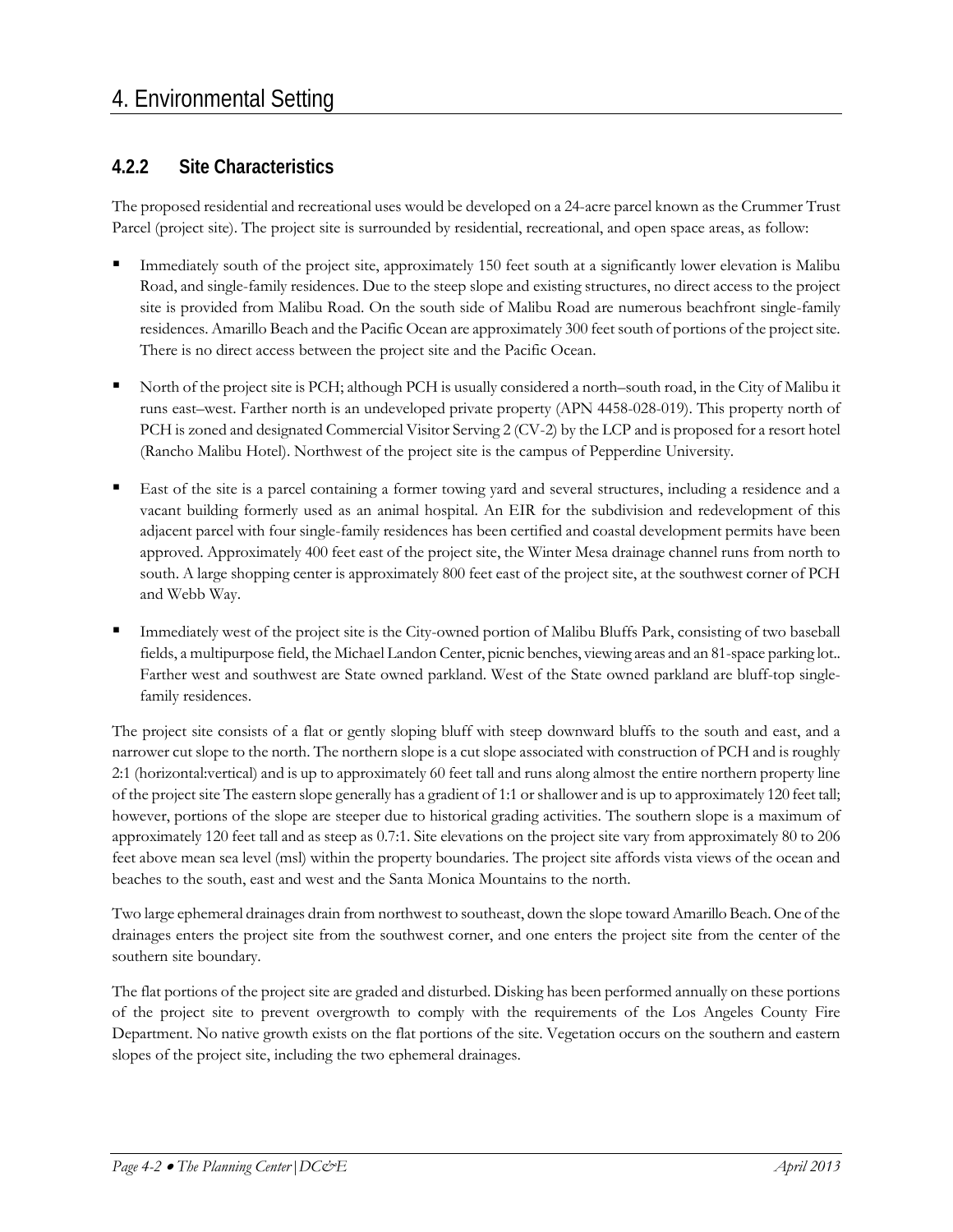The proposed project would also include offsite improvements, which entail the installation of new water lines to extend water service to the site. These new water lines would be installed beneath Malibu Canyon Road, between the project site and Malibu Knolls Road.

#### **4.2.3 History of the Project Site and Surrounding Area**

A review of historical aerial photographs of the project site, dating back to 1928, revealed that no permanent structures have existed on the project site in the past. However, a baseball field was created on the project site sometime after 1989. This baseball field appears in an aerial photograph taken in 1994. It was removed prior to 2002.

Roy E. Crummer purchased the project site in the 1950s. After his death in the mid 1980s, Mr. Crummer left his holdings to the Crummer Realty Management Trust (Crummer Trust). The Crummer Trust initially planned to develop the project site as a hotel and a research facility for General Motors. After incorporation of the City in 1991, the project site was designated as RR-2. The Crummer Trust focused on building eight homes on the property and donating a portion of the property to the City to be used for athletic fields and parking. Site plans reflecting these alternatives were prepared, and negotiations between the Crummer Trust and the City ensued on a development agreement reflecting this proposed development (the Development Agreement). On September 13, 2002, prior to the finalization of the Development Agreement, the California Coastal Commission (CCC) adopted a Local Coastal Program (LCP) for the City of Malibu.

The adjacent Malibu Bluffs Park has housed baseball fields since the early 1980s, when baseball fields at Malibu Lagoon Park were removed and relocated to their current location in Malibu Bluffs Park. At the time, Bluffs Park was owned by the State and the fields were intended to be an interim use. The terms of the draft Development Agreement provided that the fields were expected to be relocated to the Crummer site and up to eight houses may be built on the project site. In 2002, when the CCC was drafting the City's LCP, the City of Malibu, Crummer Trust and Department of State Parks were negotiating the transfer of the baseball fields to the Crummer site. As a result, the CCC adopted a policy that reflected its knowledge of the then-ongoing negotiations. LUP Policy 2.78 states:

If an agreement is reached by the State Department of Parks and Recreation to relocate the existing athletic fields at Malibu Bluffs State Park out of the prime view shed of the park onto the 24.9 acre Crummer Family Trust parcel which is adjacent to the State Park on the east and south of Pacific Coast Highway up to 8 residential units shall be permitted on the remainder of the (Crummer Trust) site. Said agreement shall cause the redesignation of the subject site to Residential in the LCP. Said agreement shall not exempt the residential development from compliance with all other provisions of the LCP. If no agreement is reached to relocate the existing athletic fields the permitted use on the Crummer Trust parcel shall remain CV-2 (Commercial Visitor Serving).

LUP Policy 2.78 policy stated that the Crummer Trust site is to remain CV-2 if the athletic fields were not relocated from Bluffs Park to the project site. On September 13, 2002 the CCC also adopted the LCP's Local Implementation Program (LIP) which designated the project site as Planned Development (PD) on all the LIP Land Use and Zoning Maps, as well as in the definitions of PD found in LUP 5.C.2 – New Development, Land Use Policies, Land Use Designations and in LIP 3.3(Q)(1) - Zoning Designations and Permitted Uses. The PD designation was created to allow for a mix of residential and recreational uses contemplated in the Crummer Development Agreement, i.e., up to eight single-family residences on the property together with the relocation of the two athletic fields. Therefore, the LCP as adopted on September 13, 2002 contained an internal inconsistency with respect to the zoning designation of the project site. In January 2005, the Malibu City Council authorized a transaction in which the City of Malibu, California State Parks, and the Santa Monica Mountains Conservancy (SMMC) would work cooperatively on the acquisition of

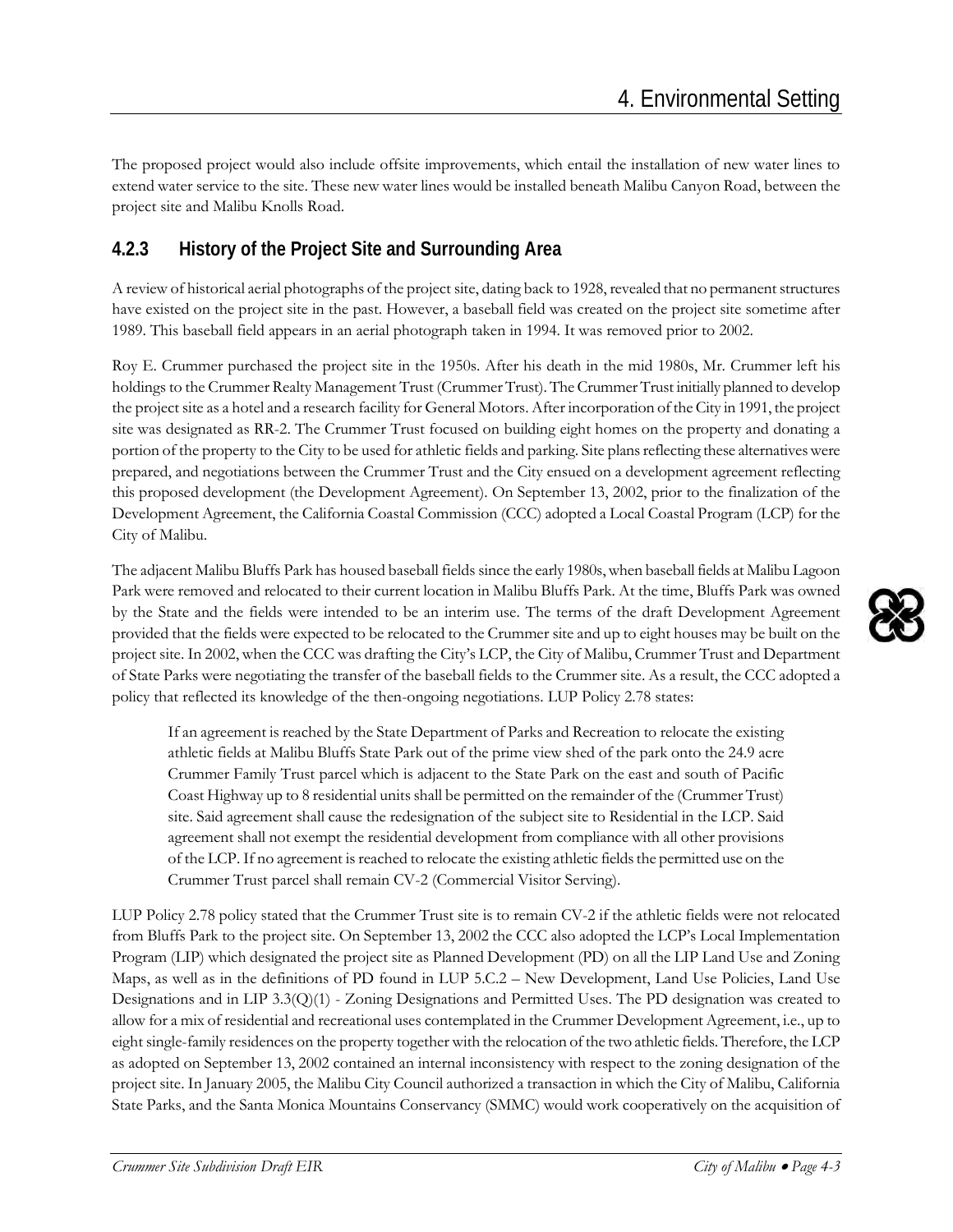Malibu Bluffs Park from the state. In accordance with the January 2005 authorization, State Parks transferred the entire 93 acres of Malibu Bluffs Park to the SMMC. In 2006 the City acquired 10 acres from the SMMC and now owns the Michael Landon Center, the maintenance facility, the roads, the walkways, the picnic area/whale watching platform, and the two ball fields. The remaining 83 acres were retained by the SMMC and parking would be shared between the City and SMMC.

#### **4.3 PLANNING CONSIDERATIONS**

The Southern California Association of Governments (SCAG) is a council of governments representing Imperial, Los Angeles, Orange, Riverside, San Bernardino, and Ventura Counties. SCAG is a regional planning agency and serves as a forum for addressing regional issues concerning transportation, the economy, community development, and the environment. Policies and programs adopted by SCAG to achieve regional objectives are expressed in its Regional Comprehensive Plan and Guide (RCPG). Some of these policies are advisory in nature. SCAG also serves as the regional clearinghouse for projects requiring environmental documentation under federal and state law. In this role, SCAG reviews proposed development and infrastructure projects to analyze their impacts on regional planning programs. However, the proposed project is not a project of region-wide significance pursuant to SCAG Intergovernmental Review criteria (SCAG 1995) and CEQA Guidelines (Section 15206). The project is not a residential development of more than 500 units, and therefore this EIR need not address the project's consistency with the RCPG.

The proposed project is immediately west of the Malibu Civic Center area. The proposed project is subject to the City of Malibu General Plan, Malibu Municipal Code, and Malibu LCP. Pursuant to Section 1.3.1 of the LCP Local Implementation Plan, if there is a conflict between the LCP and the General Plan or any other City-adopted plan, resolution, or ordinance not included in the LCP, the LCP takes precedence.

The LCP zoning and land use maps designate the project site as PD. The PD designation is specific to the project site. The LUP, as amended November 18, 2008, states that "The PD designation provides for a mix of residential and recreational development on the Crummer Trust property located east of Malibu Bluffs State Park and south of Pacific Coast Highway." The General Plan land use designation, as amended July 13, 2009, and zoning designation, as amended July 27, 2009, for the site are also PD.

On December 8, 2008, the City Malibu Council approved LCPA No. 08-006 with the limited purpose of rectifying the inconsistency of Policy 2.78 and the LCP Land Use Map by removing LUP section 2.78 (and other references to the policy) on the basis that after the City purchased the portion of Bluffs Park containing the athletic fields in 2005, Policy 2.78 was obsolete. The amendment was only intended to correct the inconsistency created between the policy and the zoning designation and did not include any development or development standards which were to be contained in a Planned Development Ordinance. On February 11, 2010, the CCC held a public hearing on the 2008 LCPA, which was approved with suggested modifications. On April 16, 2010, at a revised findings hearing, the CCC certified the 2008 LCPA with suggested modifications, which included development standards that did not have the benefit of City's prior review. No formal action was taken by the City to adopt the 2008 LCPA with the CCC's suggested modifications and as a result the 2008 LCPA expired. A new LCPA (LCPA 12-001) for the proposed project was submitted to correct the inconsistency of Policy 2.78 and the LCP Land Use Map, including corollary changes to the LCP and to incorporate development standards contained in the PD Ordinance and the 2012 LCPA is one of the approvals sought for the proposed project.

Procedurally, a LCPA must be vetted and approved by City of Malibu's Planning Commission and then approved by the Malibu City Council prior to being forwarded to CCC for certification. Pursuant to the California Code of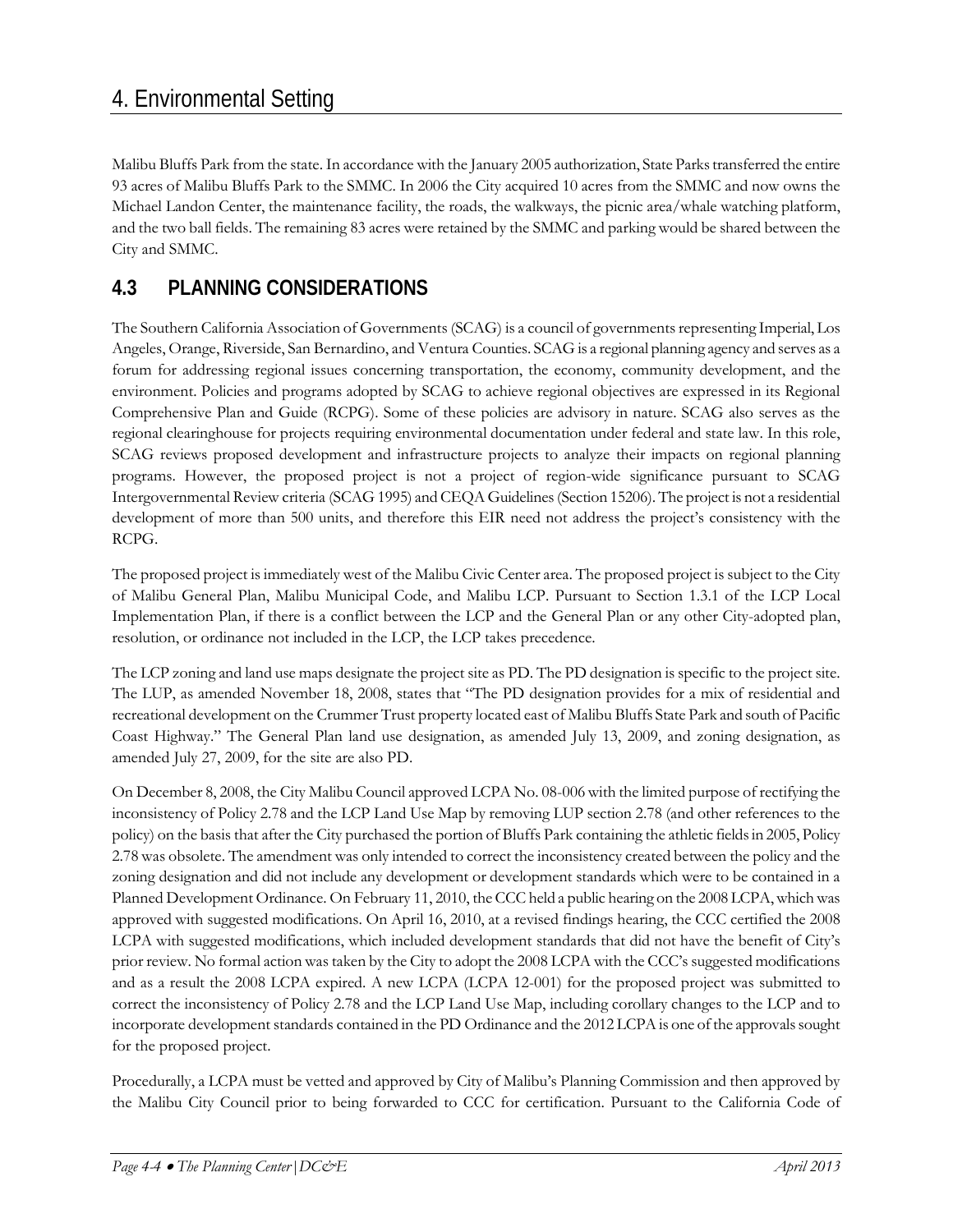Regulations (CCR) the CCC has a 90-day statutory time limit to take action on the LCPA unless the CCC extends the time limitation for a period not to exceed one year pursuant Coastal Act Section 30517 and CCR Section 13535(c) to review the proposed amendment. At that time, the CCC may certify the amendment as being consistent with the policies of Chapter 3 of the Coastal Act or suggest modifications to the amendment. In the event the CCC proposes suggested modifications to the LCPA, the Malibu City Council has six months to take formal action, whether to accept the suggested CCC modifications, or request an extension of the time period to accept the modifications for a period up to one year. Changes to the Malibu LCP and the corollary zoning text amendment to the MMC do not take effect until the CCC certifies the amendment. In the event the CCC proposes suggested modifications to an LCPA and these modifications are not accepted by the City within the statutory six-month period (or one year if extended) then the LCPA expires and is of no force or effect. After the expiration of this six-month period the City can re-submit an LCPA addressing the same issues, with proposed modifications to the suggested modifications approved by the CCC to the prior LCPA.

#### **4.4 ASSUMPTIONS REGARDING CUMULATIVE IMPACTS**

Section 15130 of the CEQA Guidelines states that "an EIR shall discuss cumulative impacts of a project when the project's incremental effect is cumulatively considerable…". It further states that this discussion shall reflect the level and severity of the impact and the likelihood of occurrence, but not with as great a level of detail as necessary for the project alone. Section 15355 of the CEQA Guidelines defines cumulative impacts as "two or more individual effects which, when considered together, are considerable or which compound or increase other environmental impacts." Cumulative impacts represent the change caused by the incremental impact of a project when added to other proposed or committed projects in the vicinity. Cumulative impacts are discussed for each identified environmental category in Chapter 5, *Environmental Analysis*.

The CEQA Guidelines (Section 15130 (b)(1)) state that the information utilized in an analysis of cumulative impacts should come from one of two sources:

- A. A list of past, present, and probable future projects producing related cumulative impacts, including, if necessary, those projects outside the control of the agency; or
- B. A summary of projections contained in an adopted general plan or related planning document designed to evaluate regional or area-wide conditions.

The cumulative impact analyses in this Draft EIR use both sources. Commonly, a general plan projections approach is accepted practice. However, due to the number of projects currently being developed or under review in the City, the general plan projections have been augmented by the current list of projects identified in Table 4-1, which was last updated in August 2012. The Initial Study and Notice of Preparation were reissued in 2012 and establish the project's baseline. A map of the locations of projects listed in Table 4-1 is provided in Figure 4-1, *Cumulative Projects*. This list of projects serves to augment growth projections, both of which are used for the cumulative analyses provided in the individual sections of Chapter 5, *Environmental Analysis*.

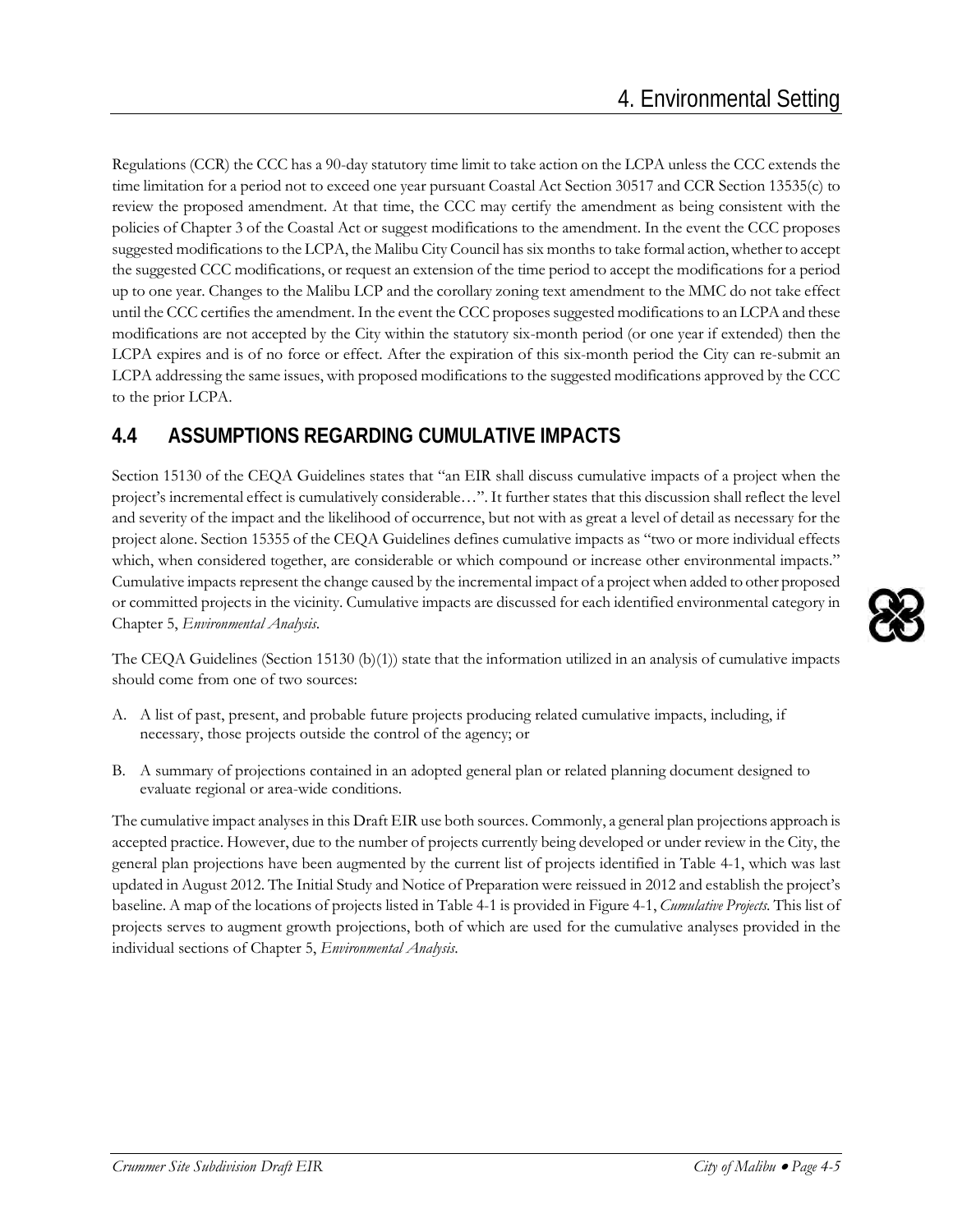#### **Table 4-1 Cumulative Projects List**

| No.                                                                                                                | Project                                     | <b>Land Uses</b>                                                                      |
|--------------------------------------------------------------------------------------------------------------------|---------------------------------------------|---------------------------------------------------------------------------------------|
|                                                                                                                    | 5905 and 5909 Latigo Canyon Road            | Single-Family Detached Housing (2 DUs)                                                |
| 2                                                                                                                  | AZ Winter Mesa Towing Site                  | Single-Family Detached Housing (4 DUs)                                                |
| 3                                                                                                                  | Rancho Malibu Hotel                         | Hotel (146-room)                                                                      |
| 4                                                                                                                  | La Paz Shopping Center                      | Shopping Center (77.110 TSF); General Office (34.948 TSF); Municipal Use (20.000 TSF) |
| 5                                                                                                                  | Whole Foods Shopping Center                 | Grocery Store (24,459 TSF)                                                            |
| 6                                                                                                                  | Santa Monica College                        | Junior/Community College (200 Students)                                               |
| 7                                                                                                                  | Malibu Sycamore Village                     | Shopping Center (30.000 TSF); General Office (30.000 TSF)                             |
| 8                                                                                                                  | <b>Pierview Restaurant</b>                  | Quality Restaurant (7.100 TSF)                                                        |
| 9                                                                                                                  | Windsail Restaurant                         | Quality Restaurant (5.904 TSF)                                                        |
| 10                                                                                                                 | Hajian Office                               | General Office (9.685 TSF)                                                            |
| 11                                                                                                                 | 22959 PCH Office                            | Shopping Center (4.517 TSF); General Office (2.630 TSF)                               |
| 12                                                                                                                 | 22729 PCH Office                            | General Office (2.499 TSF)                                                            |
| 13                                                                                                                 | Carbon Condominiums                         | Residential Condominium/Townhouse (8 DUs)                                             |
| 14                                                                                                                 | 22301, 22303, 22305 and 22309<br><b>PCH</b> | Single-Family Detached Housing (4 DUs)                                                |
| 15                                                                                                                 | 21997 and 22003 PCH                         | Single-Family Detached Housing (2 DUs)                                                |
| 16                                                                                                                 | 20624 and 20630 PCH                         | Single-Family Detached Housing (2 DUs)                                                |
| Source: City of Malibu Planning Department 2012.<br>DU = Dwelling Units<br><sup>2</sup> TSF = Thousand Square Feet |                                             |                                                                                       |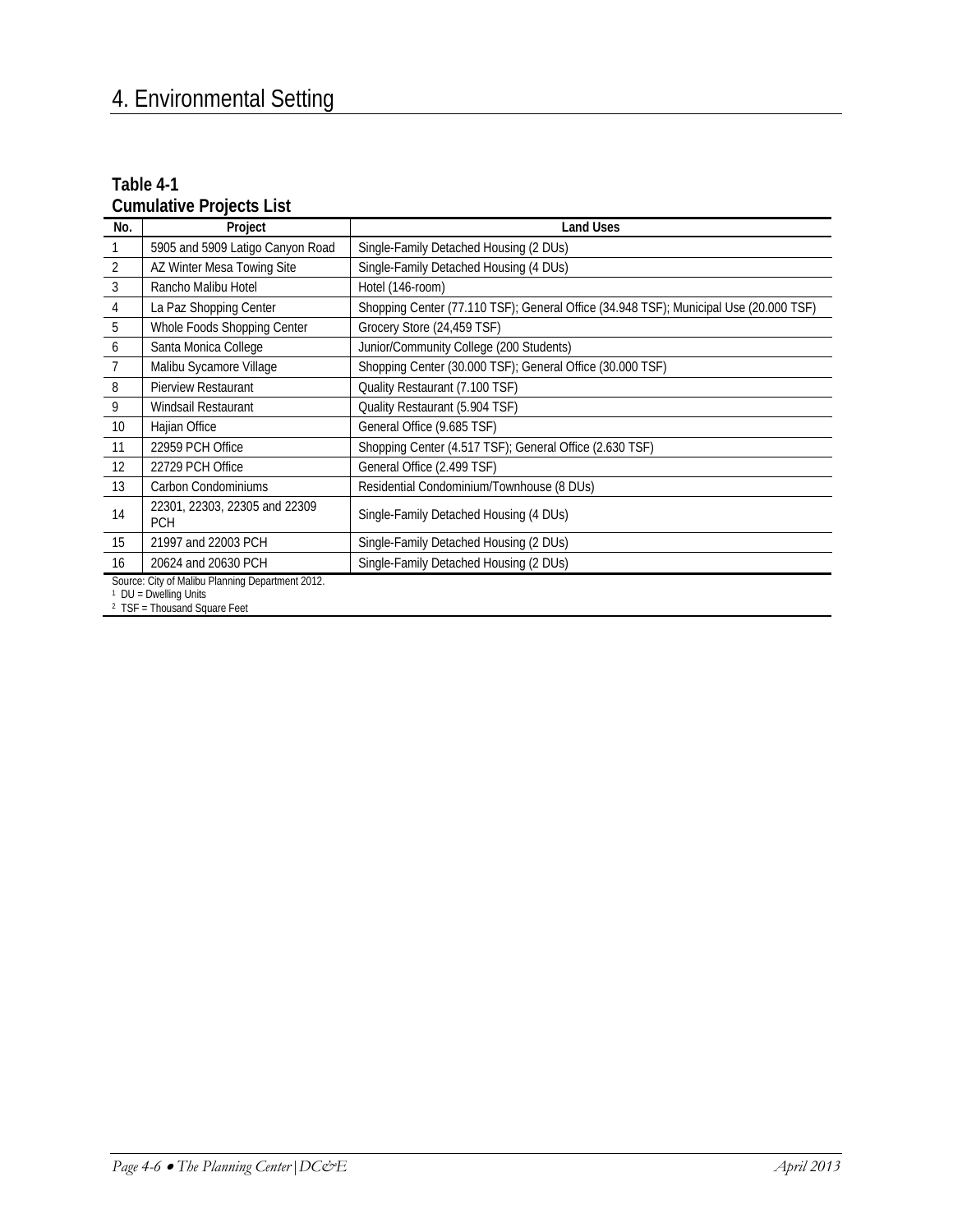# *Map of Cumulative Projects*



*Crummer Site Subdivision Draft EIR*

*The Planning Center|DC&E • Figure 4-1*